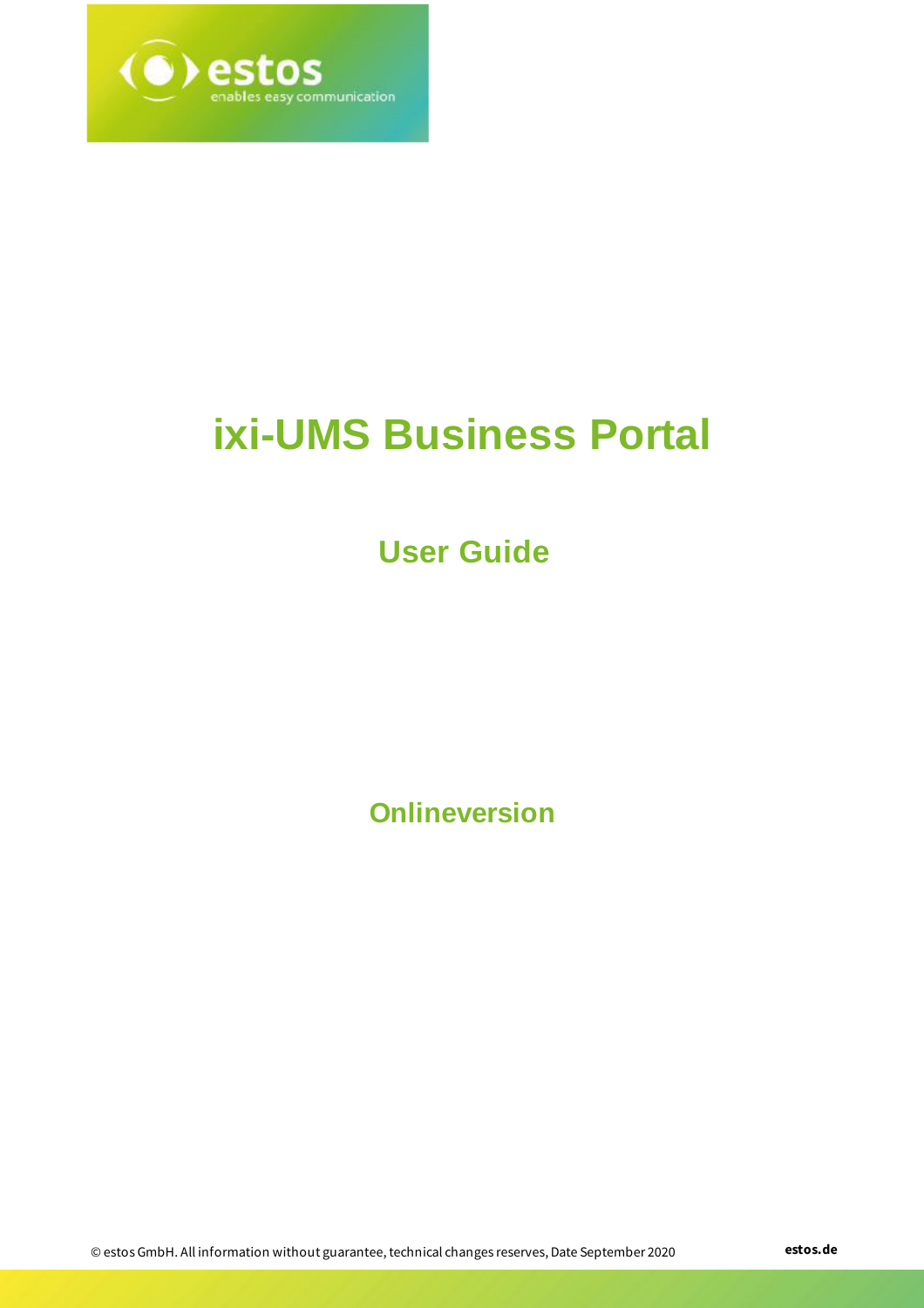# **Content**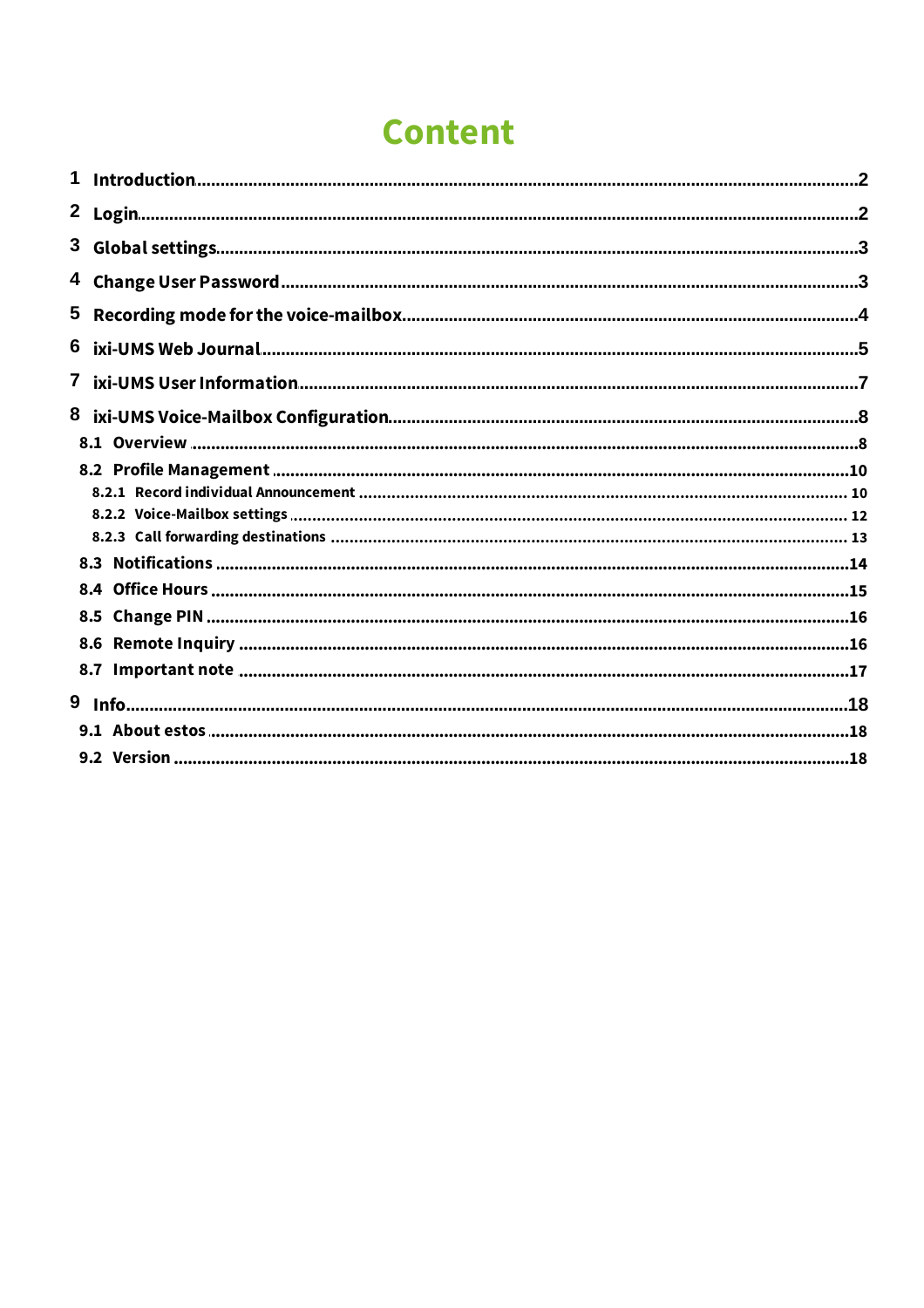# <span id="page-2-0"></span>**1 Introduction**

The ixi-UMS Business Portal provides you with web applications to display and configure your ixi-UMS Business functions. The options available to you depend on the settings on the ixi-UMS Business server.

To view the ixi-UMS Business Portal you need one of the following web browsers:

- · at least Microsoft Internet Explorer 11
- · Microsoft Edge
- · at least Mozilla Firefox 68
- · at least Google Chrome 78

# <span id="page-2-1"></span>**2 Login**

The link to open the ixi-UMS Business Portal will be given to you by your administrator or in the welcome- or info-mail.

You must always enter your e-mail address for registration. Depending on your user management, you have received a special password from your administrator or use your "Windows - Password" to log on to the server

#### Example:

**E-Mailadresse**: john.smith@domain.net **Password:** xxxxxxx

|                         | <b>IX</b>   ixi-UMS Business Portal $\times$ +           |                                | $\Box$ | × |
|-------------------------|----------------------------------------------------------|--------------------------------|--------|---|
| ixi-UMS Business Portal |                                                          |                                |        |   |
|                         | Login<br><b>Username</b><br>Password<br>□ Stay Logged in | john.smith@domain.net<br>Login |        |   |
|                         |                                                          |                                |        |   |

After registration the following modules may be available to you:

#### **ixi-UMS Web Journal**

· View incoming messages and confirmations in the ixi-UMS Web Journal

#### **ixi-UMS User Information**

• Information about permissions for Fax, SMS, Voice permissions.

#### **ixi-UMS Voice-Mailbox Configuration**

· The browser-based configuration interface for the ixi-UMS Voice-Mailbox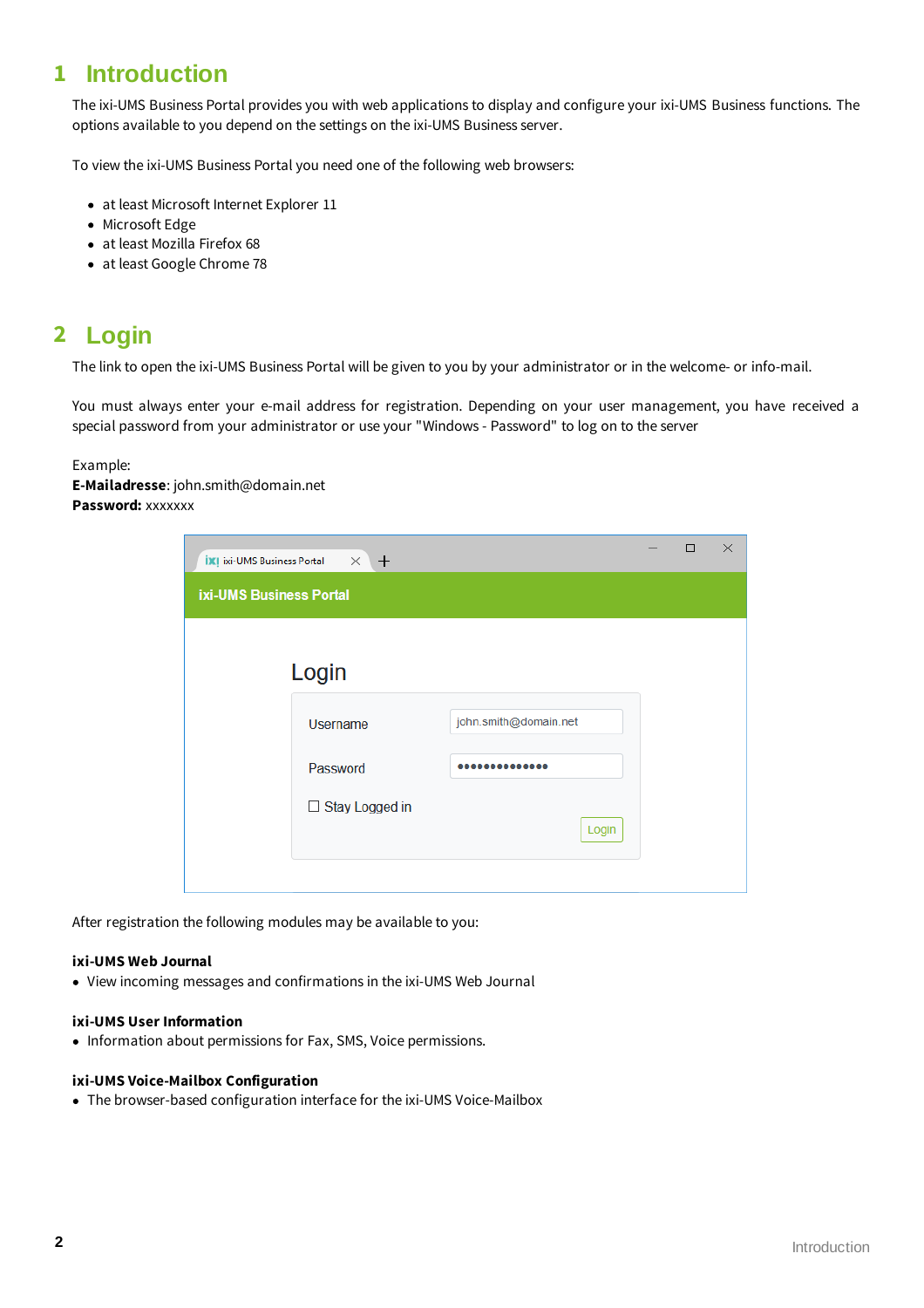# <span id="page-3-0"></span>**3 Global settings**

After the first login you will be offered the global settings. Here you can specify the display language (German/English) and the future start page.

| <b>XI</b> ixi-UMS Business Portal                     | ×<br>价太龄<br>$\bigcirc$<br>ix! http://localhost:8890/umsportal/settings/global<br>- م<br>- c<br>Suchen<br>$\times$ $\mathbb{F}^*$                 |
|-------------------------------------------------------|--------------------------------------------------------------------------------------------------------------------------------------------------|
| Your ixi-UMS Components:                              |                                                                                                                                                  |
|                                                       | Logoff:<br>ixi-UMS Web Journal ixi-UMS User Information ixi-UMS Voice-Mailbox Configuration<br>Settings<br>Help                                  |
| Global<br>Change User Password                        | Language                                                                                                                                         |
| Voice-Mailbox Configuration<br>About ixi-UMS Business | Specify the language for the ixi-UMS Business Portal.<br>English<br>$\checkmark$                                                                 |
|                                                       | Select Start Page                                                                                                                                |
|                                                       | Specify, which Start Page will be visible after login.<br>ixi-UMS Web Journal<br>ixi-UMS User Information<br>ixi-UMS Voice-Mailbox Configuration |

You can change these settings at any time.

Please note: These settings are stored in your browser. If you change your workstation or browser, you will have to set these settings again.

In the upper part the available web pages are offered to you as tab.

# <span id="page-3-1"></span>**4 Change User Password**

This menu item is only available if you have received a password required for login in the info mail. In this case you can change the password for the login at ixi-UMS Business Portal here.

| Your ixi-UMS Components:<br>Logoff<br>Help<br>ixi-UMS User Information ixi-UMS Voice-Mailbox Configuration<br>Settings |                      |                                                                                 |  |                 |
|------------------------------------------------------------------------------------------------------------------------|----------------------|---------------------------------------------------------------------------------|--|-----------------|
| Global<br><b>Change User Password</b>                                                                                  | Change User password |                                                                                 |  |                 |
| Voice-Mailbox Configuration<br>About ixi-UMS Business                                                                  | Portal.              | Here you can change your password that is used to logon to the ixi-UMS Business |  |                 |
|                                                                                                                        | New<br>Password      | --------                                                                        |  |                 |
|                                                                                                                        | Confirm<br>Password  |                                                                                 |  |                 |
|                                                                                                                        |                      |                                                                                 |  | Change Password |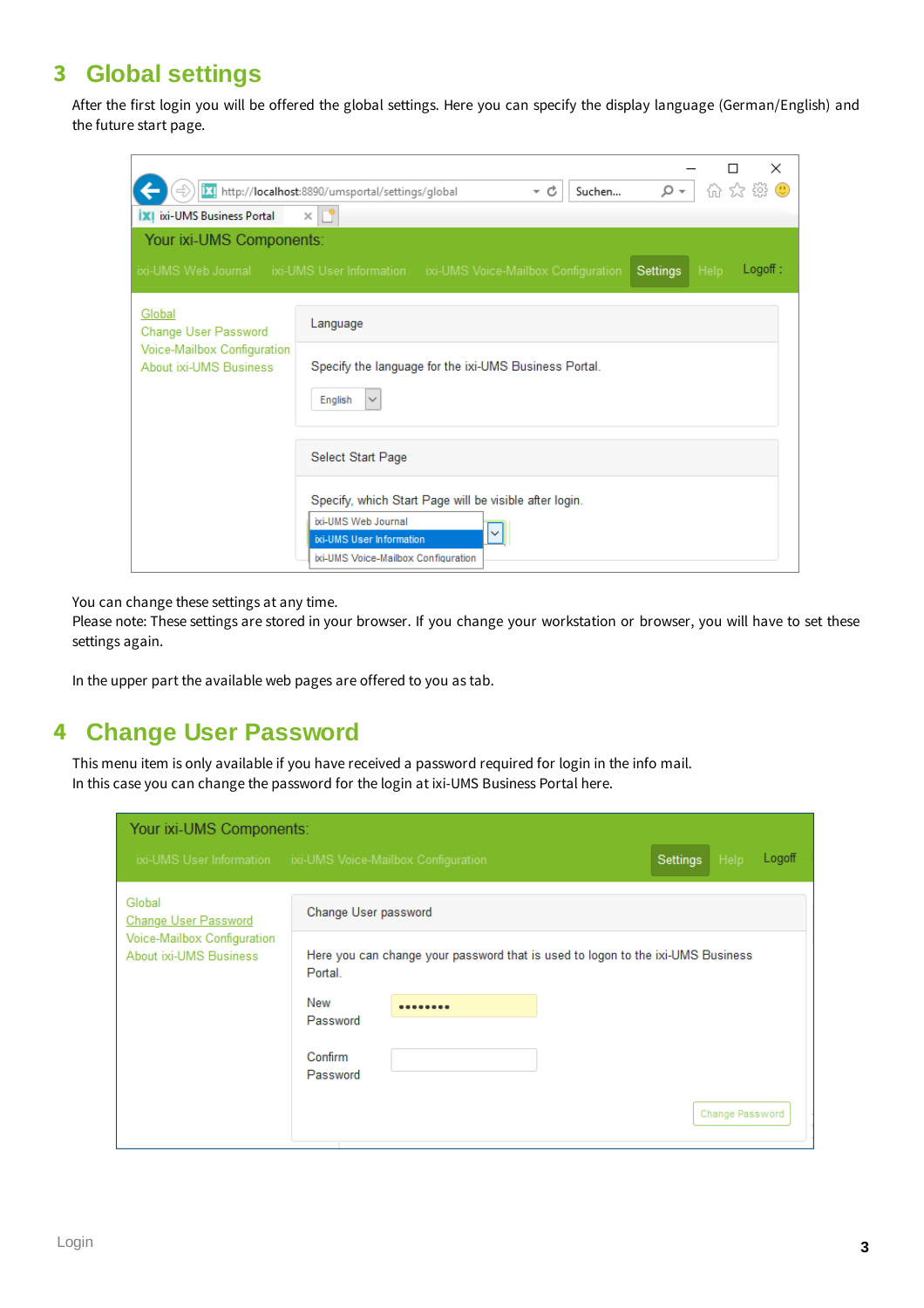# <span id="page-4-0"></span>**5 Recording mode for the voice-mailbox**

Here you can define via which device you want to record and listen to your announcements.

| <b>Datei</b>                          | Bearbeiten Ansicht Chronik Lesezeichen Extras Hilfe                                                                                                                                                                                    |        |
|---------------------------------------|----------------------------------------------------------------------------------------------------------------------------------------------------------------------------------------------------------------------------------------|--------|
| <b>IXI</b> ixi-UMS Business Portal    | $\times$                                                                                                                                                                                                                               |        |
| G<br>⋒                                | Q ixi-UMS-Business-Server:8890/umsportal/settings/vmc/modcfg                                                                                                                                                                           | 肛      |
| Your ixi-UMS Components:              |                                                                                                                                                                                                                                        |        |
|                                       | ixi-UMS Web Journal ixi-UMS User Information ixi-UMS Voice-Mailbox Configuration<br>Help<br>Settings                                                                                                                                   | Logoff |
| Global<br>Voice-Mailbox Configuration | Select recording type                                                                                                                                                                                                                  |        |
| <b>About ixi-UMS Business</b>         | In order to record and listen to your own announcements please enter the phone<br>number at which you can be reached:<br>Office phone<br>$\checkmark$<br>+49814265544967<br>Call to:<br>Ы<br>Custom number:<br>To the profile settings |        |

To record announcements over a phone ixi-UMS Business must call you. By default ixi-UMS Business will call you on your office number. If you have been granted authorization, you can enter your own phone number. After entering the phone number, it must be saved  $\blacksquare$ .

On the phone number selected here the ixi-UMS Business will call you if you want to record or listen to your announcement.

After defining the recording mode you can record your greetings for the ixi-UMS [Voice-Mailbox](#page-10-0).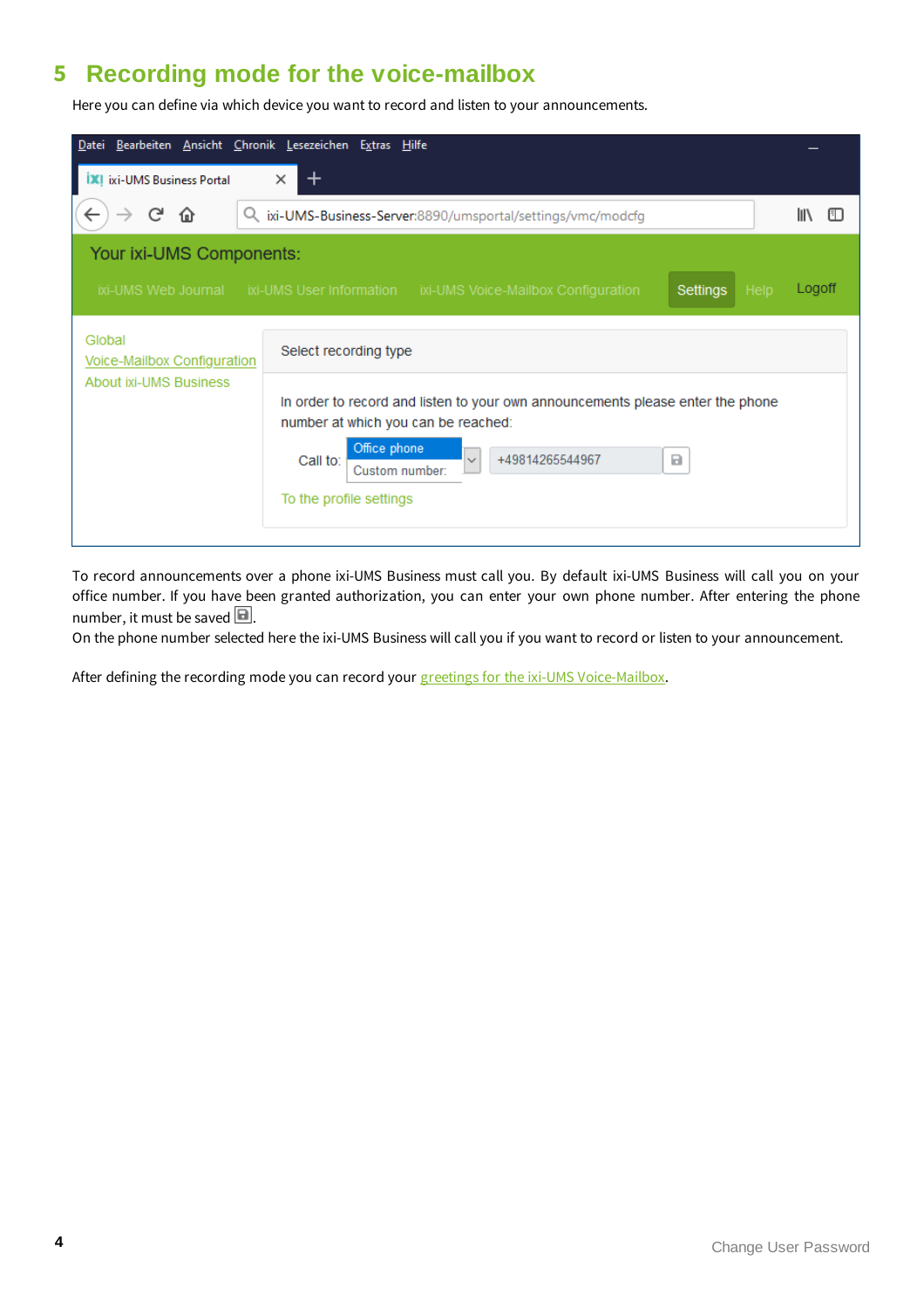# <span id="page-5-0"></span>**6 ixi-UMS Web Journal**

In the "ixi-UMS Web Journal" you can check all incoming and outgoing ixi-UMS Messages and open them if necessary. Whether you can open, view or save your ixi-UMS Messages depends on the settings on the ixi-UMS 7 Business server.

| <b>XI</b> ixi-UMS Business Portal<br>$\times$ 1<br>$+$                                                                                |  |
|---------------------------------------------------------------------------------------------------------------------------------------|--|
| Your ixi-UMS Components:                                                                                                              |  |
| ixi-UMS Web Journal<br>Settings<br>Logoff<br>Help                                                                                     |  |
| e<br>all entries<br>Search Subject or remote number<br>Entries per page<br>5<br>Time span<br>$\checkmark$<br>$\checkmark$             |  |
| Service<br>Remote station<br>Date<br>Subject                                                                                          |  |
| 름<br>Important - please verify<br>Details $\vert \vert \boxtimes \vert \vert \otimes \vert$<br>15:32:55 13. Aug 2020<br>+498004564654 |  |
| 름<br>14:45:40 11. Aug. 2020<br><b>Details</b><br>+4965871447554<br><b>Order via Fax</b><br>▧<br>∾                                     |  |
| ₽<br>11:52:14 13. Aug 2020<br>+4930456785654<br>Important - please verify<br><b>Details</b><br>$\frac{1}{2}$                          |  |
| 咱<br>14:07:46 11. Aug. 2020<br>Details<br>+49895648754154<br>▧<br>ы                                                                   |  |
| 름<br>14:07:29 11. Aug. 2020<br>+49895648754154<br>Details<br>⊡<br>$\infty$                                                            |  |
| 19 entries<br>$\overline{2}$<br>3<br>$\mathbf{H}$<br>К                                                                                |  |

You can mark the entries "as read"  $\boxed{\bigcirc}$  or "as unread"  $\boxed{\bigcirc}$  or hide them in the journal  $\boxed{\otimes}$ 

Via the **Details** button you can view further information on the messages and open the messages

If the option "Archive all files" is activated in <%PRODUCTNAME%>, you can print or save incoming and outgoing faxes and SMS including the report and listen to voice messages left by callers.

| Details for sent fax message |                                  |
|------------------------------|----------------------------------|
| Sender:                      | +4930456785656                   |
| Recipient:                   | +3956487545421                   |
| Transmission time:           | 14:44:36 11. August 2020         |
| Subject:                     | Order via Fax                    |
| Remote station ID:           | +49 30 7895445876                |
| Number of pages:             | 1                                |
| Result:                      | Fax sent successfully            |
|                              |                                  |
| Open report as PDF           | Open fax as PDF<br>Print details |

For sent fax, voice and SMS messages you will always receive the detailed information shown opposite.

This report/report contains information on the sender, recipient, subject, page number and transmission result.

In addition, a report can be **opened as a PDF** for fax messages. In this case you will receive a one-page PDF with the fax report at the beginning and then a section of the first fax page.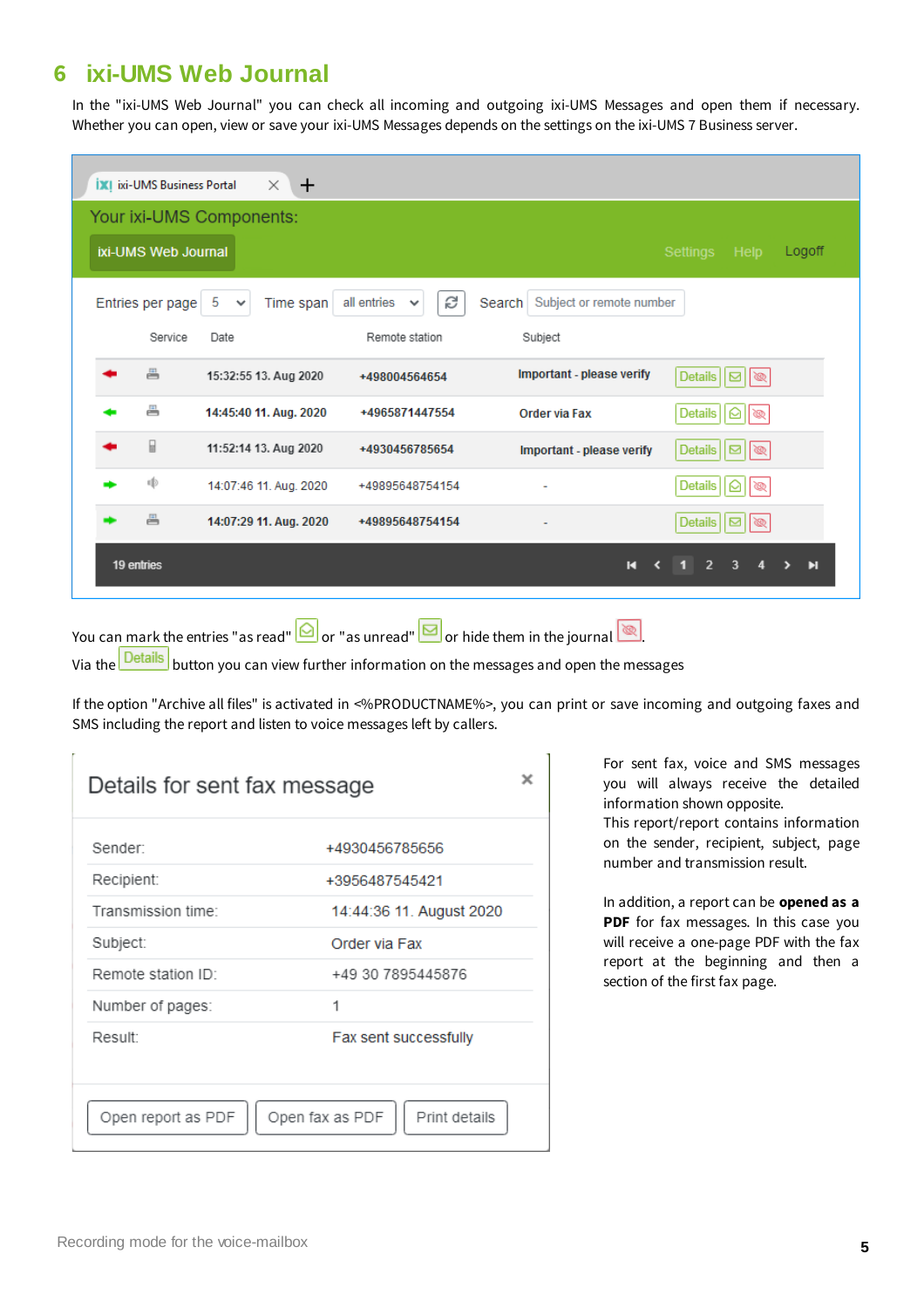| ×<br>Details for received fax message |                                  |  |
|---------------------------------------|----------------------------------|--|
| Sender:                               | +31 0578 564896                  |  |
| Recipient:                            | +49 8142 48384562                |  |
| Transmission time:                    | 17:47:16 07 Jul 2019             |  |
| Subject:                              |                                  |  |
| Remote station ID:                    | +0 00 00000                      |  |
| Number of pages:                      | 1                                |  |
| Result:                               | Fax successfully received        |  |
|                                       |                                  |  |
| Open report as PDF                    | Open fax as PDF<br>Print details |  |

Also for received fax and SMS messages you always receive the detailed information shown opposite.

This report/report contains information on the sender, recipient, subject, page number and transmission result.

You can save the **report as a PDF** and, if necessary, open the received fax as a PDF.

For voice messages you may be offered to play and save the message

| Sender:            | +4917297454                         |
|--------------------|-------------------------------------|
| Recipient:         | +49 8142 48384562                   |
| Transmission time: | 12:51:53 02.Jul.2019                |
| Subject:           |                                     |
| Result:            |                                     |
| Save voice message | Print details<br>Play voice message |

Details for received call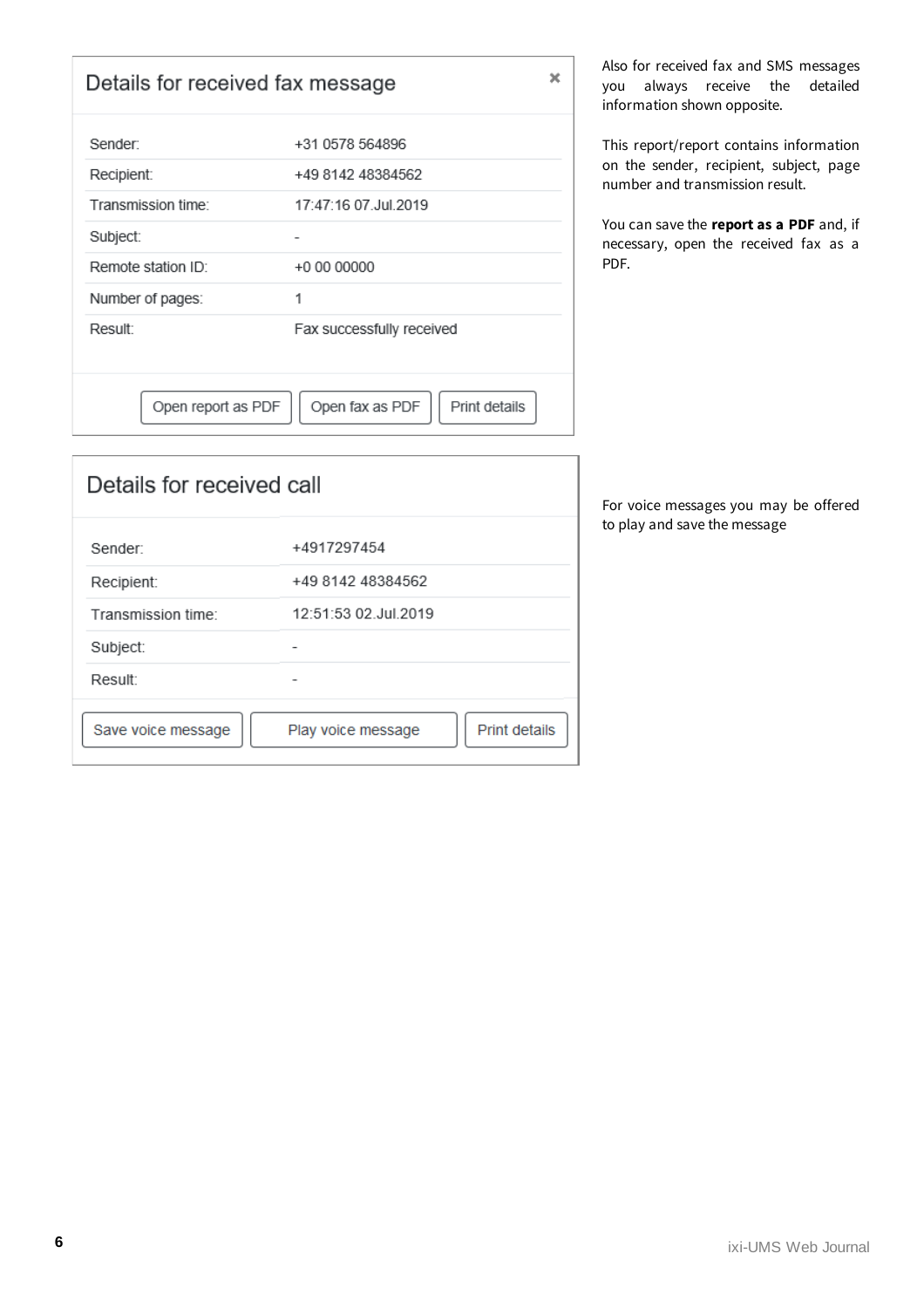# <span id="page-7-0"></span>**7 ixi-UMS User Information**

In the ixi-UMS User Information you can see the permissions for the Fax, SMS and Voice functions defined by the administrator in ixi-UMS Business.

| <b>XI</b> ixi-UMS Business Portal | $\times$<br>$+$                                                               |                                     |               | X      |
|-----------------------------------|-------------------------------------------------------------------------------|-------------------------------------|---------------|--------|
| Your ixi-UMS Components:          |                                                                               |                                     |               |        |
|                                   | ixi-UMS Web Journal   ixi-UMS User Information                                | ixi-UMS Voice-Mailbox Configuration | Settings Help | Logoff |
|                                   | <b>Rights</b>                                                                 |                                     |               |        |
|                                   |                                                                               |                                     |               |        |
|                                   | The following permissions for sending ixi-UMS Messages are effective for you: |                                     |               |        |
|                                   | Priority                                                                      |                                     |               |        |
|                                   | Allowed send priority                                                         | high                                |               |        |
|                                   |                                                                               |                                     |               |        |
|                                   | Sending fax messages                                                          |                                     |               |        |
|                                   | <b>Rights</b>                                                                 | national                            |               |        |
|                                   | Maximum number of pages per fax<br>Maximum number of messages per day         | No information<br>Unlimited         |               |        |
|                                   |                                                                               |                                     |               |        |
|                                   | <b>Sending SMS</b>                                                            |                                     |               |        |
|                                   | Rights                                                                        | No sending                          |               |        |
|                                   |                                                                               |                                     |               |        |
|                                   | Sending voice messages                                                        |                                     |               |        |
|                                   | <b>Rights</b>                                                                 | international                       |               |        |
|                                   | Maximum number of messages per day                                            | Unlimited                           |               |        |
|                                   |                                                                               |                                     |               |        |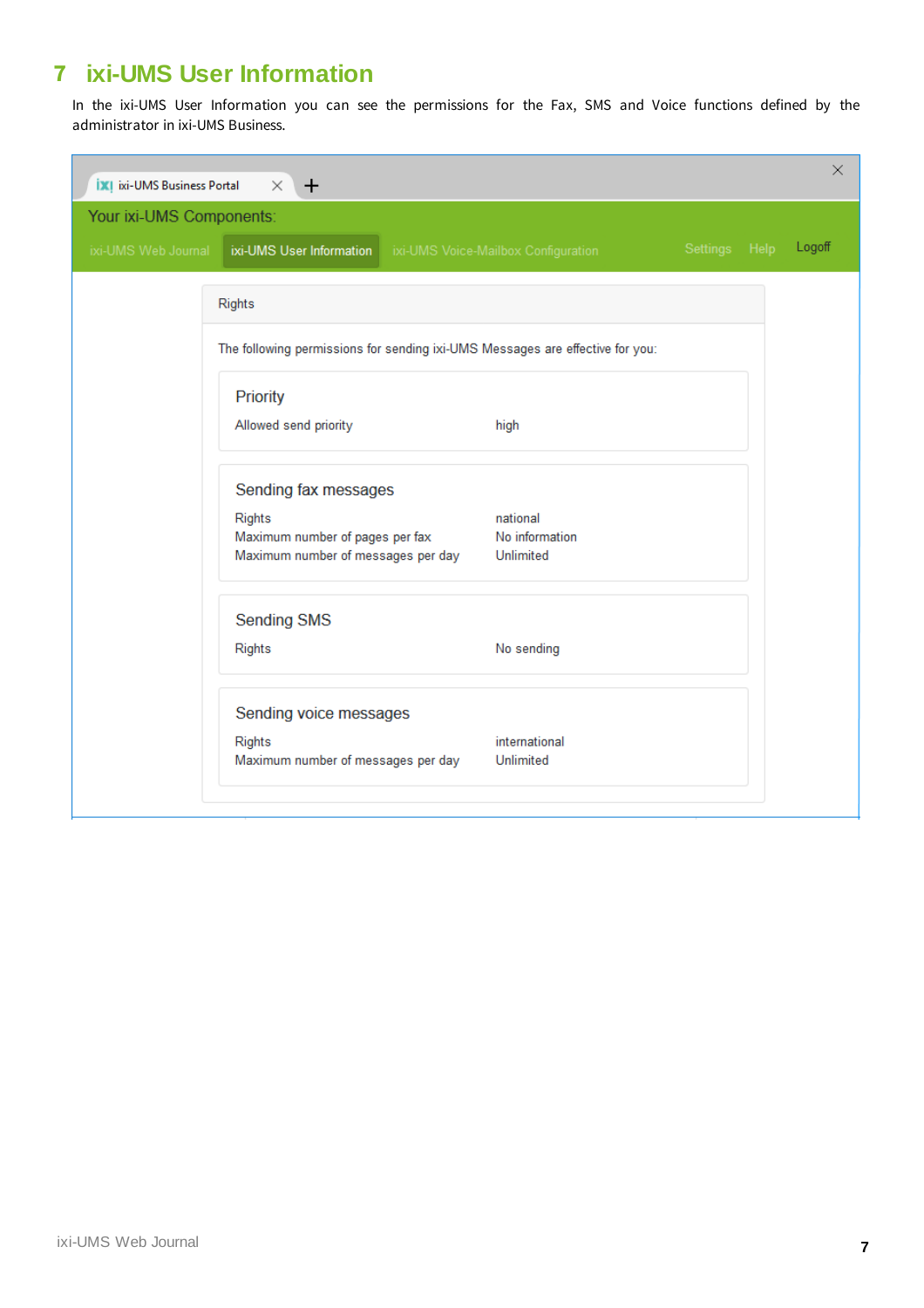# <span id="page-8-0"></span>**8 ixi-UMS Voice-Mailbox Configuration**

If a ixi-UMS Voice-Mailbox has been enabled for you, you can configure the settings on the phone or via the ixi-UMS Voice-Mailbox Configuration in the ixi-UMS Business Portal.

The configuration options offered in the ixi-UMS Voice-Mailbox configuration depend on the settings in the ixi-UMS Business server and the rights assigned to you.

### <span id="page-8-1"></span>**8.1 Overview**

After the login you reach the overview via the tab "ixi-UMS Voice-Mailbox Configuration". Here you get an overview which profile is activated and which settings you have stored for this profile. This allows you to see at a glance which options are available to the caller.

| <b>XI</b> ixi-UMS Business Portal                                                                                                  | ix! http://localhost:8890/umsportal/voice-mailbox-configuration/overview<br>Lŧ<br>$\times$                                                                                                                                                                                                                                                                                                                                                                                                                                                           | - c<br>Suchen                                                                                                                                                                                                                                                                                                                                 |
|------------------------------------------------------------------------------------------------------------------------------------|------------------------------------------------------------------------------------------------------------------------------------------------------------------------------------------------------------------------------------------------------------------------------------------------------------------------------------------------------------------------------------------------------------------------------------------------------------------------------------------------------------------------------------------------------|-----------------------------------------------------------------------------------------------------------------------------------------------------------------------------------------------------------------------------------------------------------------------------------------------------------------------------------------------|
| Your ixi-UMS Components:<br>ixi-UMS Voice-Mailbox configuration                                                                    |                                                                                                                                                                                                                                                                                                                                                                                                                                                                                                                                                      | Logoff<br>Settings Help                                                                                                                                                                                                                                                                                                                       |
| Overview<br><b>Profile Management</b><br><b>Notifications</b><br><b>Office Hours</b><br><b>Change PIN</b><br><b>Remote Inquiry</b> | Set Profiles<br>Determine which profiles should be used:<br>Default profile (active)<br>Work<br>◡<br><b>Edit profile</b><br>√ announcement in German available<br>X no announcement in English available<br>√ callers are able to leave messages<br>X call forwarding is inactive<br>Profile used outside office hours<br>Mobile<br>◡<br><b>Edit profile</b><br>√ announcement in German available<br>√ announcement in English available<br>X callers are not able to leave messages<br>X call forwarding is inactive<br>Profile used during breaks | Valid for all profiles<br>Selection of announcement language:<br>o defined:<br>German V<br>$\cap$ manual<br>("Press one for German, press two for English")<br>Information about your voice-mailbox<br>Your access to the voice-mailbox includes<br>$\checkmark$ configuration<br>√ remote inquiry<br>Determine the menu language<br>German V |
|                                                                                                                                    | None<br>◡                                                                                                                                                                                                                                                                                                                                                                                                                                                                                                                                            |                                                                                                                                                                                                                                                                                                                                               |

Via the menu on the left side you can switch between the individual configuration interfaces. The available menu items are administrator-defined.

e.g.

- · Profile [Management](#page-10-0)
- · [Notifications](#page-14-0)
- · Office [Hours](#page-15-0)
- · [Change](#page-16-0) PIN
- [Remote](#page-16-1) Inquiry

At the top right you can L**ogoff** and switch to the ixi-UMS [Business](#page-3-0) Portal Settings.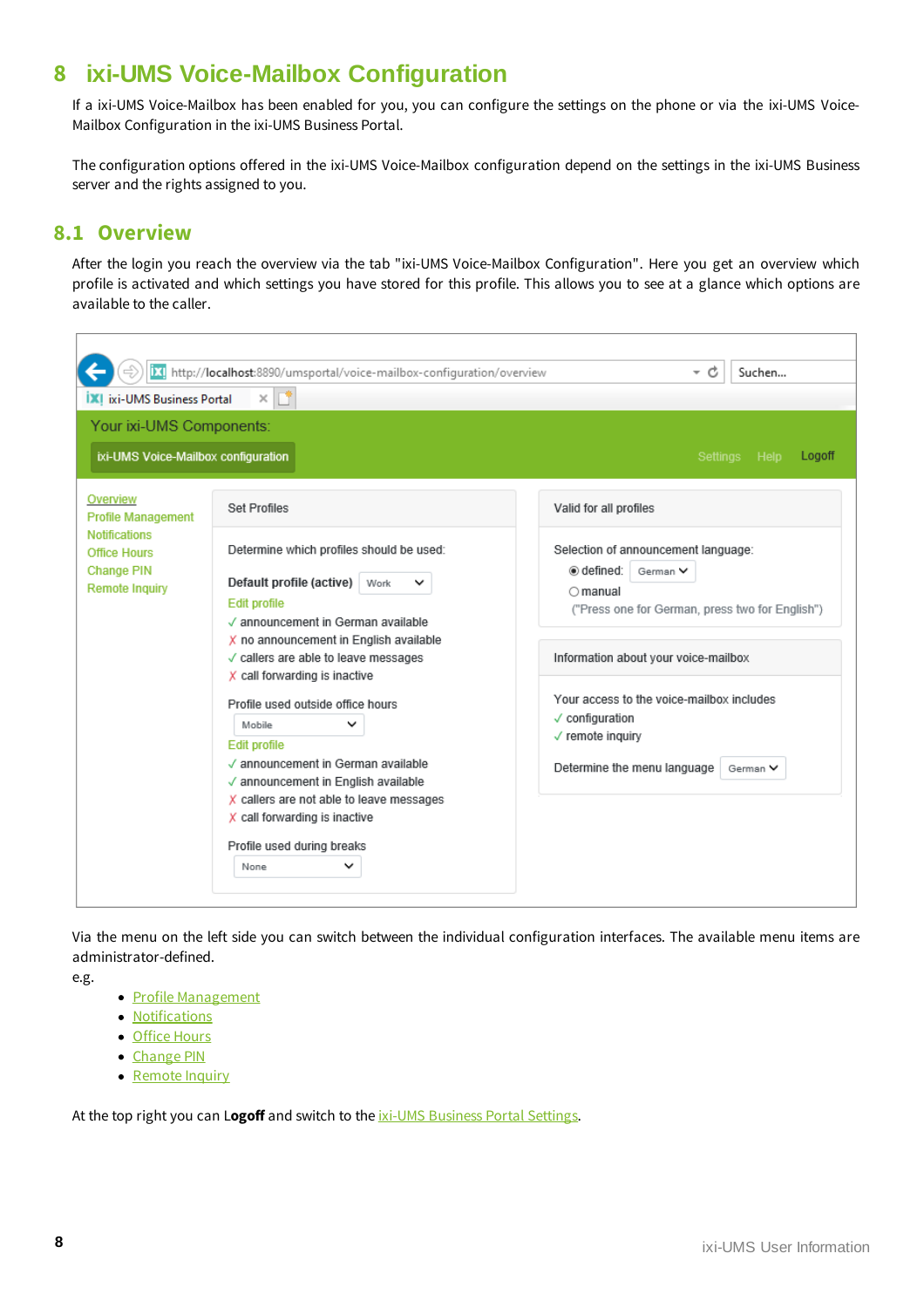

#### **Set Profiles**

The D**efault profile** is active during the defined office hours. If no [office](#page-15-0) [hours](#page-15-0) are set, the profile is always active. Behind it, you will see in (...) whether this profile is currently active or not, because you are out of office hours.

Via the link "*Edit [profile](#page-10-0)*" you can change directly to the selected profile to change the settings.

Underneath the existing options and settings of this profile are shown.

#### **Profile used during non-office hours/during breaks**

If "office [hours](#page-15-0)" are used to control the ixi-UMS Voice-Mailbox, you can set the after-work and break profile.

The current settings are also displayed.

The information for the "Profile for internal callers" is only displayed if a greeting is stored in the profile.

#### **Please note:**

If a greeting for internal callers is stored, it is valid for every call from an internal telephone. The office hours are ignored.

#### **Valid for all profiles**

You must define which announcement language is predefined or offered for selection to the caller. Note that you must store a greeting text for the corresponding language.

Valid for all profiles Selection of announcement language ◉ defined: German O manual ("Press one for german, press two for english")

#### **Informations about your voice-mailbox**

Here you can see what options are available to you when dialing by telephone to the voice mailbox.

Informations about your voice-mailbox Your access to the voice-mailbox includes  $\sqrt{\phantom{a}}$  configuration  $\sqrt{}$  remote inquiry Determine the menu language German

### **Defined:**

Please define whether the caller shall hear your German or your English announcement.

#### **Manual:**

All languages available are offered to the caller. By pressing the respective key he then can decide, which of the laguages offered he prefers.

If you have access by phone, you can specify whether the menu is available on the phone in German or English.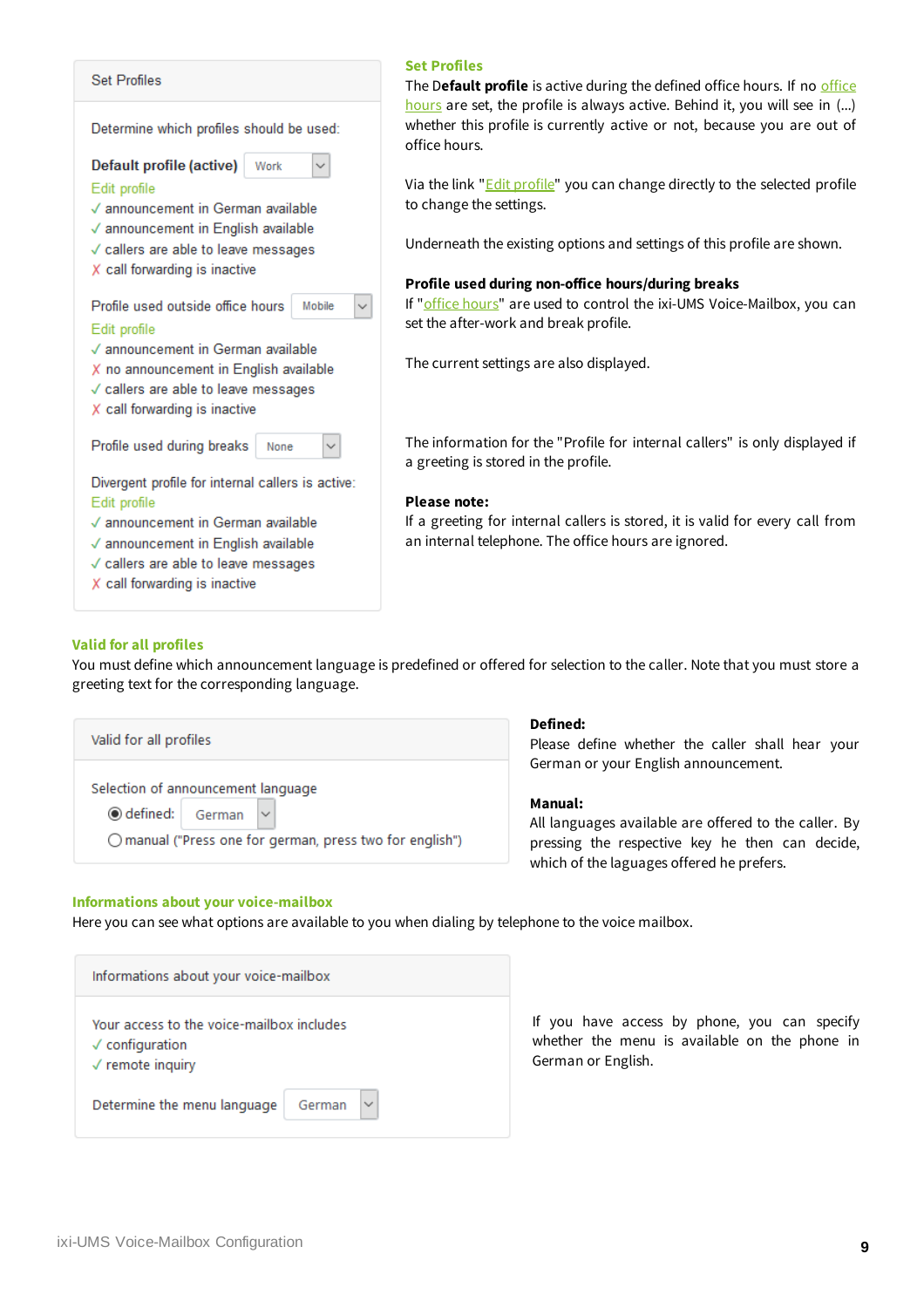## <span id="page-10-0"></span>**8.2 Profile Management**

On this page you can configure your profiles. Select the profile you want to configure.

| Work, Mobile, Home, | Announcement for external callers.                                                                            |  |
|---------------------|---------------------------------------------------------------------------------------------------------------|--|
| Custom 1 und 2      | The set office and break times are valid                                                                      |  |
| Varcantion          | Announcement for external callers.<br>The profile is always valid. Office and break times are not considered. |  |

#### **Evening profile**

Office hours are fixed at ixi-UMS 7 Business from 8 am - 5 pm. You can enter the profile that is active after office hours here. You can change the office hours if necessary.

#### <span id="page-10-1"></span>**8.2.1 Record individual Announcement**

If you are allowed to record an individual welcome message, you can enter your own announcement **for each of the 6 profiles**.

You can record  $\bullet$  and play back  $\triangleright$  the greetings via your [telephone](#page-4-0), upload  $\triangle$  a Wav file with your greeting to ixi-UMS Voice-Mail Server or save it  $\triangle$  on your PC, delete  $\hat{I}$  the greeting file or convert the entered text into a greeting using "Text-to-Speech".

#### **Please note:**

If you set up "call [forwarding",](#page-12-0) this option is offered to the caller. In this case you should record a [description](#page-13-0) text for the destination.

By clicking on the button  $\Box$  in the text field you can enter your announcement text. That way you can always see, which announcement you recorded for which profile. Select the profile you want to edit and store the greeting in one of the ways shown below. After that you can set the [functions/options](#page-12-0) of the voice mailbox.

#### **Creating a greeting via TTS**

Enter the text of your greeting in the text field. After saving the entry the button **For creating the greeting via TTS becomes** active. Click on the button to have the greeting created. Depending on the length of the greeting this process may take a few seconds.

After the creation you can listen to the greeting via the button. $\blacktriangleright$ .

| Work | Mobile                          | Home Vacation | Custom 1 | Custom 2                                                                                                                                                                                                                         |  |   |
|------|---------------------------------|---------------|----------|----------------------------------------------------------------------------------------------------------------------------------------------------------------------------------------------------------------------------------|--|---|
|      | <b>Announcement for German</b>  |               |          |                                                                                                                                                                                                                                  |  | 俞 |
|      | zurück rufen.                   |               |          | Willkommen bei der Firma estos GmbH. Sie haben den Anschluss von Matin Mustermann erreicht. Ich bin gerade in<br>einem Gespräch. Bitte hinterlassen Sie Ihren Namen und Ihre Telefonnummer. Ich werde Sie so schnell wie möglich |  | ☞ |
|      | <b>Announcement for English</b> |               |          |                                                                                                                                                                                                                                  |  |   |
|      |                                 |               |          | Welcome to the company estos GmbH. You have reached the connection of Matin Mustermann. I am in the middle of<br>a conversation. Please leave your name and phone number. I will call you back as soon as possible.              |  | ☞ |

**Note:** A possibly required description text for call [forwarding](#page-13-0) cannot be created via TTS.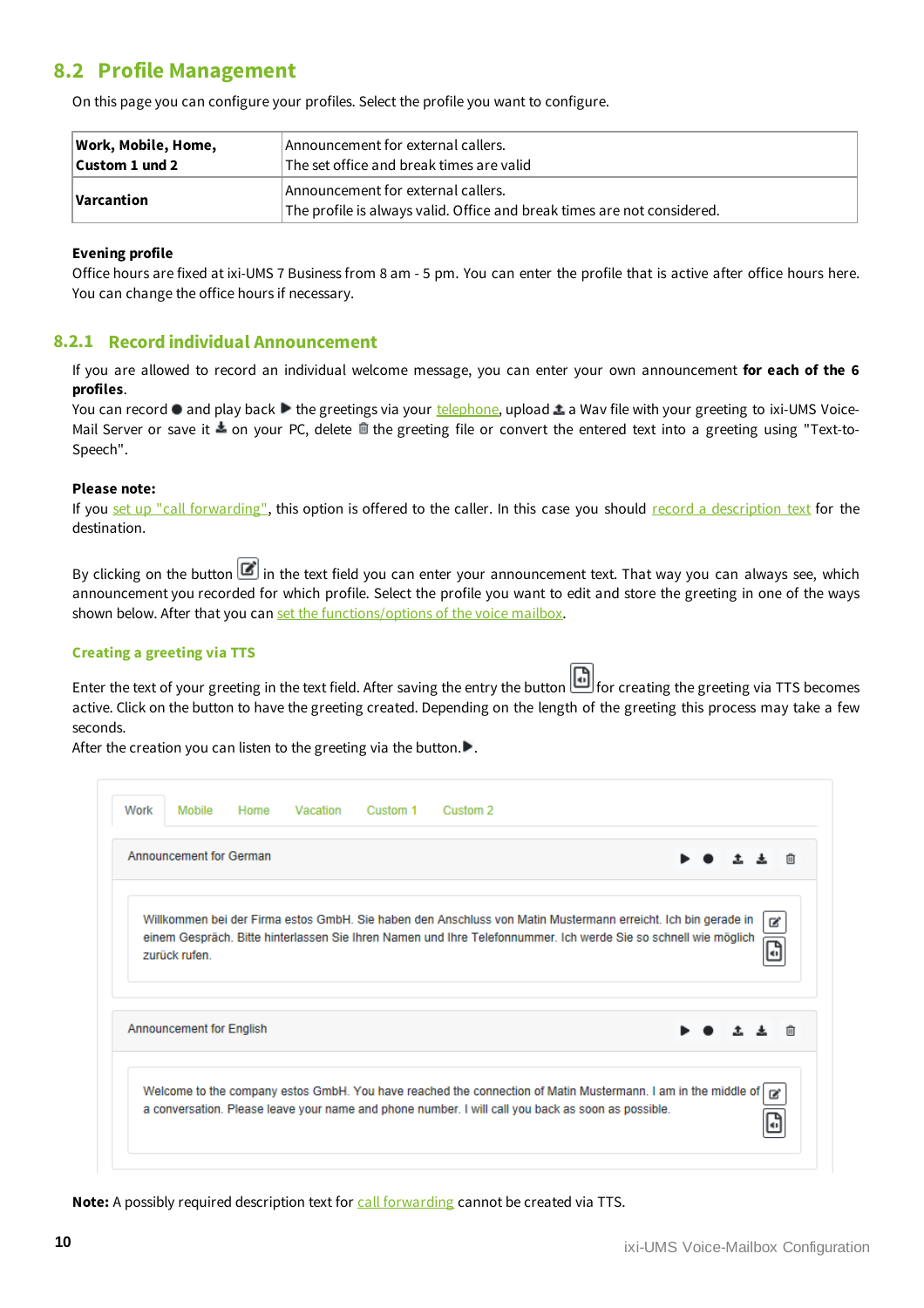#### **Record announcement**

To record the greeting via the [telephone](#page-4-0) click on the button  $\bullet$ . This opens a dialog with all required information. If you have entered your announcement as text, it will be displayed to you.

If the **-**button for [recording](#page-4-0) an announcement is not highlighted in color, no recording device is stored under Settings.

| Record announcement                                                                                                                                                                              | ×     |
|--------------------------------------------------------------------------------------------------------------------------------------------------------------------------------------------------|-------|
| ixi-UMS will call you to record the English announcement for the profile "Work".<br>Answer the call and record your announcement after the signal.<br>End the recording by pushing the * button. |       |
| Hello, you have reached the connection of Martin Mustermann. I am currently in a conversation.<br>Please leave your name and telephone number. I will call you back as soon as possible.         |       |
| Start recording                                                                                                                                                                                  |       |
| Please do not close this dialog until recording is finished.                                                                                                                                     |       |
|                                                                                                                                                                                                  | Close |

If you click on "**Start recording**", ixi-UMS Voice-Mail Server will call you after a short time and you can speak your announcement. Stop recording by pressing the \* key on the phone.

#### **Use existing announcement**

With the button  $\clubsuit$  you can load an existing announcement as a wav file into your ixi-UMS Voice-Mailbox. Please read the notes under [Important](#page-17-0) Notes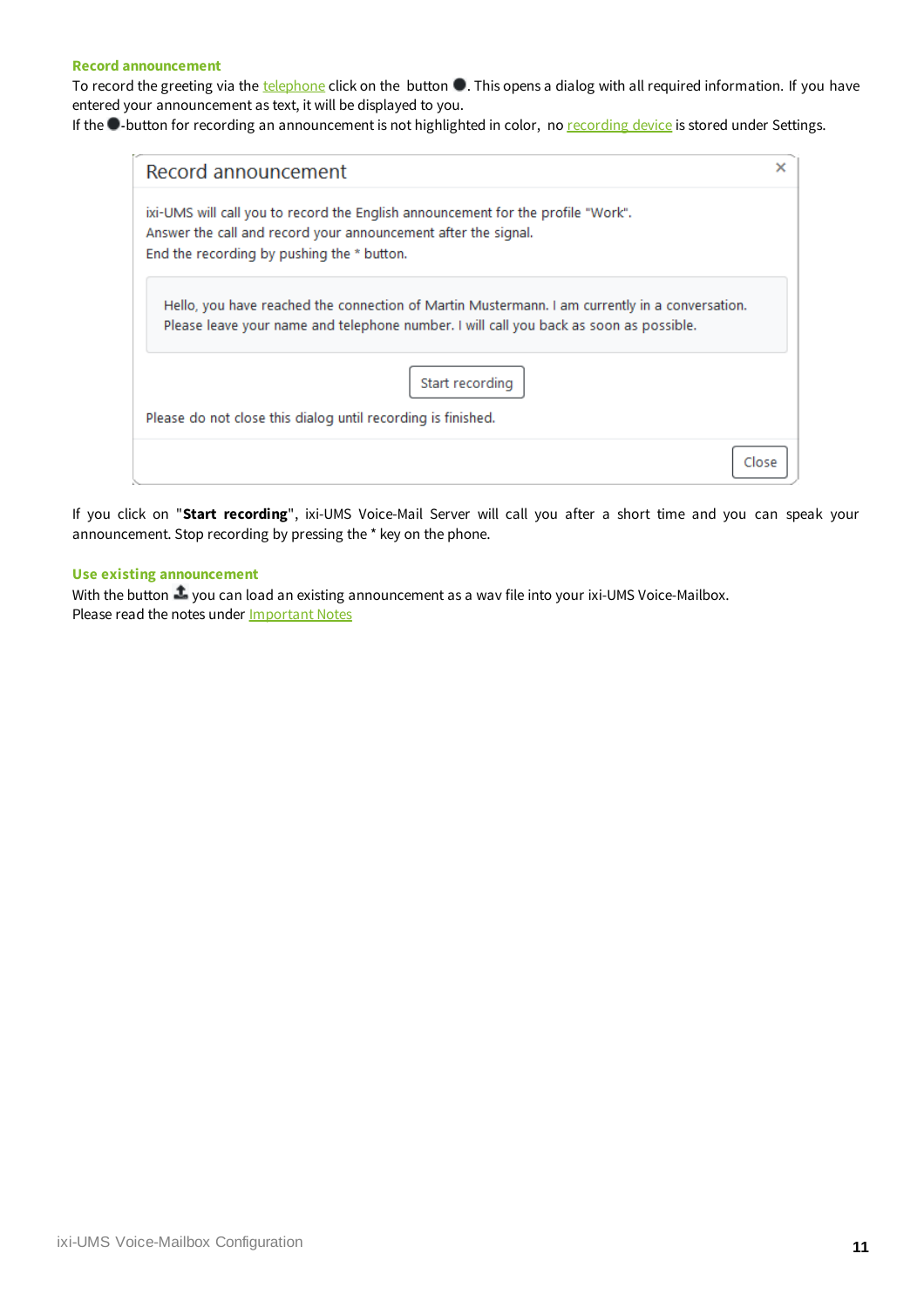### <span id="page-12-0"></span>**8.2.2 Voice-Mailbox settings**

You can specify **for each profile** whether the caller leaves a message and/or can be connected further.

#### **Callers can leave a message**

Select whether the caller is allowed to leave a message (yes) or not (no).

The left voice-message will be sent to you as an attachment in an e-mail or can be heard in the ixi-UMS Web Journal.

|                              | Voice-Mailbox settings                   |                |  |  |  |  |
|------------------------------|------------------------------------------|----------------|--|--|--|--|
| Callers can leave a message: | $\checkmark$<br>yes                      |                |  |  |  |  |
| Call forwarding              | $\checkmark$<br><b>TUI Home</b>          | 456            |  |  |  |  |
| Description text             | none<br>to home phone<br>to mobile phone | leds to exist. |  |  |  |  |
|                              | to custom 1<br><b>TUI Home</b>           |                |  |  |  |  |

#### **Call forwarding**

Call forwarding can only be configured and offered to you if the server meets certain criteria.

Activate call forwarding by selecting a stored phone [number](#page-13-0).

You can select the numbers stored on the ixi-UMS Business for your home phone and your mobile phone and set your own call forwarding numbers under "*Edit call forwarding [destinations](#page-13-0)*".

Call forwarding destinations entered via the telephone are offered here for selection. Call forwarding over the telephone is represented by the name TUI. The telephone numbers/destinations entered on the telephone and the corresponding description text can only be changed or deleted via the telephone. Refer to the ixi-UMS Voice-Mailbox manual for more information on settings via telephone.

You need to enter a [descriptive](#page-13-0) text for each destination.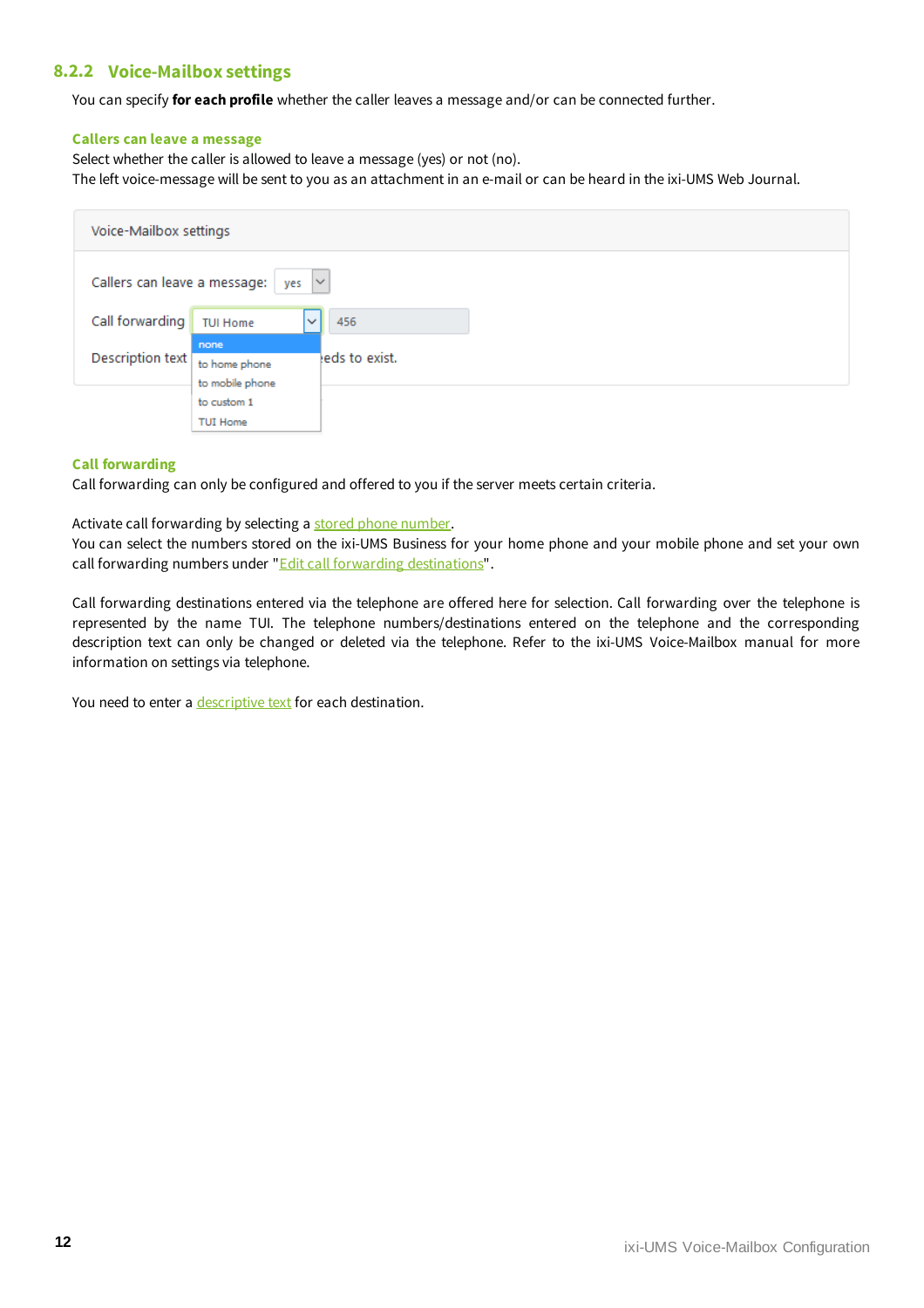### <span id="page-13-0"></span>**8.2.3 Call forwarding destinations**

Call forwarding destinations may be provided with telephone numbers from the system. In addition, you can specify 3 additional phone numbers via "**Edit call forwarding destinations**".

| Call forwarding destinations             |                                   |  |  |  |
|------------------------------------------|-----------------------------------|--|--|--|
| Manage your call forwarding destinations | Edit call forwarding destinations |  |  |  |

You can enter and store these phone numbers as an extension or in the format +49 ....

The number stored here is available in all profiles as a selection. If you change a phone number in one of the "Custom" entries, this has an influence on any profiles that have already been set up.

| Call forwarding destinations                                                                                                                                              |                  |  |                |  |  |  |  |  |
|---------------------------------------------------------------------------------------------------------------------------------------------------------------------------|------------------|--|----------------|--|--|--|--|--|
| Configure the phone numbers for custom call forwarding destinations and manage their description<br>announcement (e.g. "Home", "My mobile phone", "Co-Worker Mr. Smith"). |                  |  |                |  |  |  |  |  |
| Please note: These settings apply to all profiles!                                                                                                                        |                  |  |                |  |  |  |  |  |
| Home phone                                                                                                                                                                | +49 1459 447784  |  |                |  |  |  |  |  |
| Mobile phone                                                                                                                                                              | +49 176 45899557 |  |                |  |  |  |  |  |
| Custom 1                                                                                                                                                                  | 45698            |  | 侕              |  |  |  |  |  |
| Custom <sub>2</sub>                                                                                                                                                       |                  |  |                |  |  |  |  |  |
| Custom <sub>3</sub>                                                                                                                                                       |                  |  |                |  |  |  |  |  |
|                                                                                                                                                                           |                  |  |                |  |  |  |  |  |
|                                                                                                                                                                           |                  |  | Cancel<br>Save |  |  |  |  |  |

Please note that with "call forwarding" your announcement changes when you call the voice box. The caller is offered a menu for selection:

"Press 1 to leave a message. 2 to forward the call to < the fixed number>"

Optionally, you can record a descriptive text. In this case, your greeting is played instead of the phone number you specified as forwarding destination.

#### **Announcement for Call Forwarding**

If you need to record a descriptive text, you will be offered options for recording etc. on the right. To record the announcement via your [recording](#page-4-0) device, click on the button  $\bullet$ . This opens a dialog with all required information.

#### **Use existing announcement**

With the button  $\clubsuit$  you can load an existing announcement as a wav file into your ixi-UMS Voice-Mailbox. Please read the notes under [Important](#page-17-0) Notes

After saving the settings, the numbers are available to you for selection via the browser-based <ixi-UMS Voice-Mailbox Configuration.

When setting up call [forwarding](#page-12-0) over the telephone, the destination and announcement must be defined independently of this.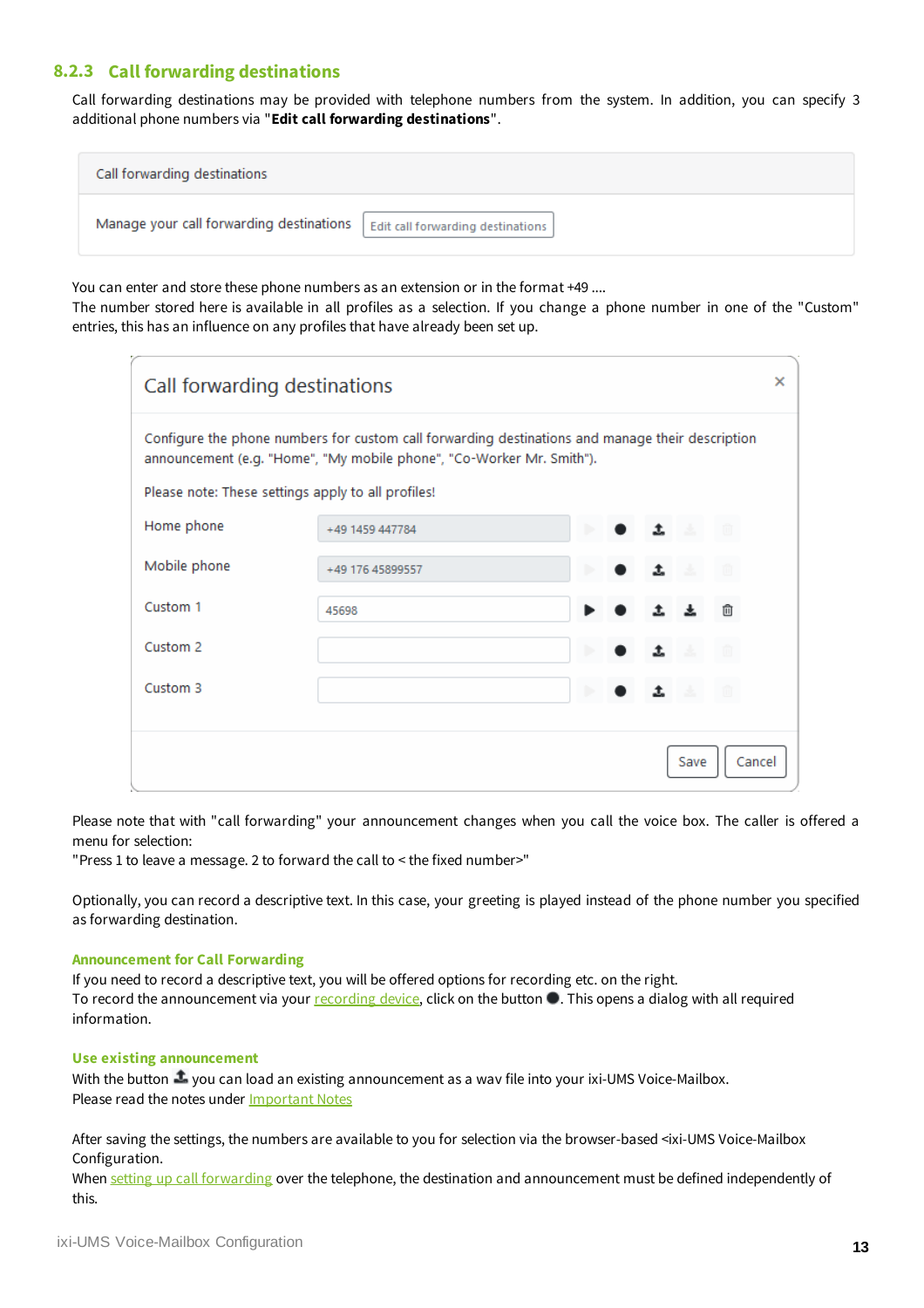### <span id="page-14-0"></span>**8.3 Notifications**

These settings are optional and might not be available or only in part.

You can be informed about new ixi-UMS voice-messages received by lamp on your phone (MWI). Please follow your administrator's information as well.

| ixi-UMS Voice-Mailbox configuration                  | Settings Help<br>Logoff                                     |
|------------------------------------------------------|-------------------------------------------------------------|
| Overview<br>Profile Managemen                        | <b>Notifications</b>                                        |
| <b>Notifications</b><br>Change PIN<br>Remote Inquiry | ◉ Use default user settings<br>◯ Use own custom settings    |
|                                                      | ○ Set MWI on the user's telephon on every new voice message |
|                                                      |                                                             |

When the messages are accessed via ixi-UMS Business (dial-in by telephone), the message counter and MWI-status (where applicable) on the phone is/are reset as soon as you call the message menu.

When the messages are accessed via the mail client, the message counter and the status indication on the telephone (when applicable) has/have to be reset manually.

You can do this via the ixi-UMS Client Tools or via an e-mail to NOTIFIER\_EXPRESS\_OFF@ixialert.com. The e-mail does not need to have any content.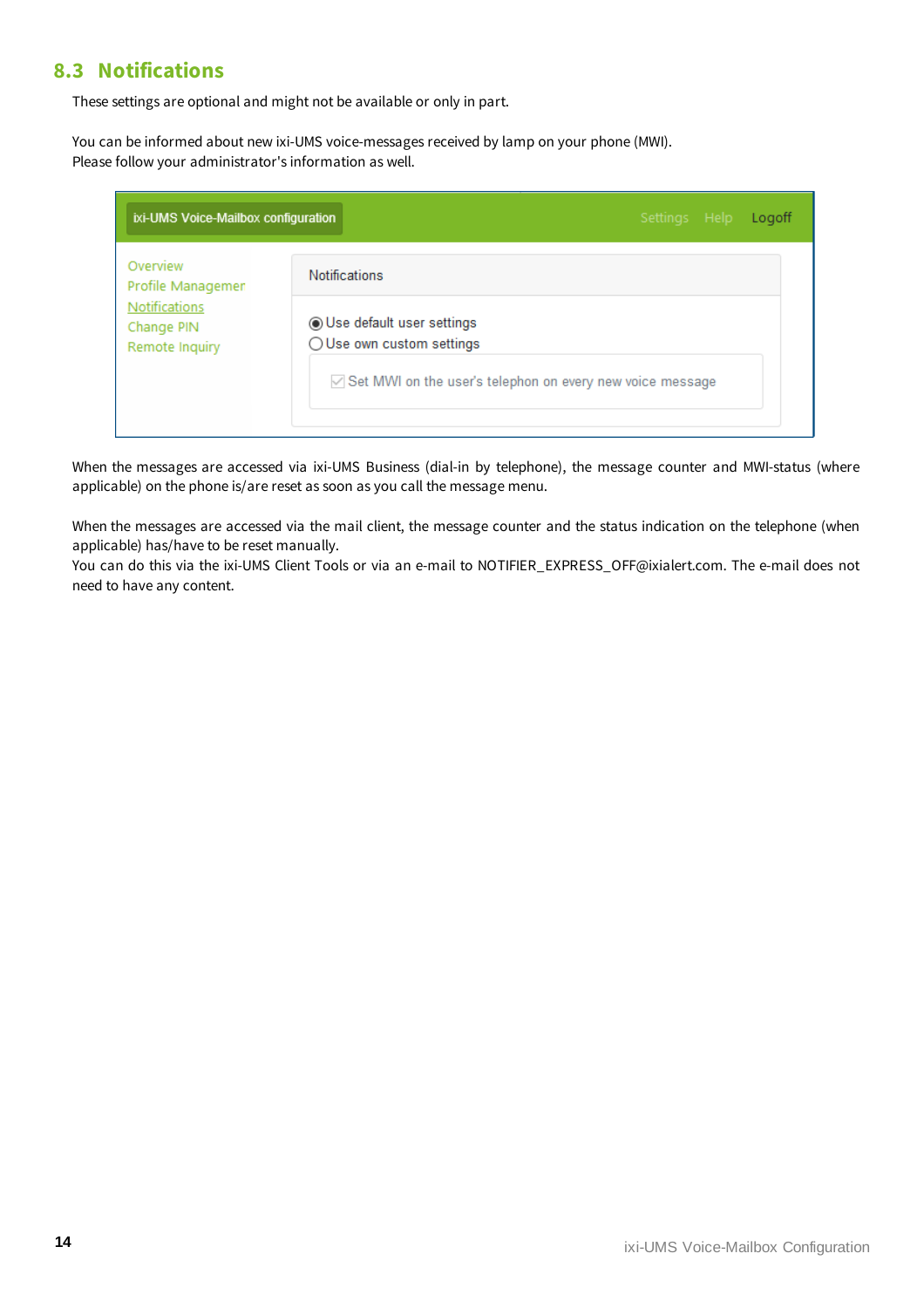### <span id="page-15-0"></span>**8.4 Office Hours**

Optionally you will see the "office hours". In this case, you can adjust your working hours yourself..

During "office hours", if you call on your ixi-UMS Voice-Mailbox, the "default profile" you specify will be valid, while the break time will be the "break profile" you specify.

Outside these times, the profile defined for "use otside office hours" becomes active.

You can set the profiles in the **overview of the ixi-UMS [Voice-Mailbox](#page-8-1) Configuration**.

On ixi-UMS 7 Business times from 8 o'clock - 17 o'clock are stored, which you can accept by selecting "Use system default".

Select "Use your own office and break times" if you want to change the specified times

| ixi-UMS Voice-Mailbox configuration                                  |                                                 |                                                                                                         | Settings Help<br>Logoff |
|----------------------------------------------------------------------|-------------------------------------------------|---------------------------------------------------------------------------------------------------------|-------------------------|
| Overview<br>Profile Management                                       | Office hours                                    |                                                                                                         |                         |
| <b>Notifications</b><br>Office Hours<br>Change PIN<br>Remote Inquiry | $\bigcirc$ Use office hours from system default | Use own custom office and break hours                                                                   |                         |
|                                                                      | Office hours                                    | <b>Break hours</b>                                                                                      |                         |
|                                                                      |                                                 | The automatic profile switching is inactive since no profile for outside of office hours is configured. |                         |
|                                                                      | Monday<br>$\checkmark$                          | ÷<br>to<br>$\div$<br>÷<br>÷<br>$00 \div$<br>17<br>00<br>8                                               |                         |
|                                                                      | ✓<br>Tuesday                                    | 00<br>to<br>÷<br>$17$ $\approx$<br>$00 \div$<br>8<br>15                                                 |                         |
|                                                                      | ☑<br>Wednesday                                  | to<br>$\div$<br>$17$ $\approx$<br>$00 \div$<br>и<br>30<br>8                                             |                         |
|                                                                      | ☑<br>Thursday                                   | 45<br>to<br>÷<br>÷<br>$00 \div$<br>17 <sup>°</sup><br>8<br>$\overline{\mathbf{w}}$                      |                         |
|                                                                      | ✓<br>Friday                                     | to<br>$\Rightarrow$<br>÷<br>÷<br>$\div$<br>$00 \div$<br>17<br>00<br>8                                   |                         |
|                                                                      | Saturday                                        | ÷<br>$\div$<br>∣to<br>÷<br>÷<br>$00 \div$<br>00 <sub>1</sub><br>8<br>17                                 |                         |
|                                                                      | Sunday                                          | $\Rightarrow$<br>÷<br>l to<br>$00 \div$<br>00 <sub>1</sub><br>8<br>17                                   |                         |

If office hours are not displayed, ask your administrator if the office hours are active and how they are set.

#### **Remark**:

These times are invalid for the "Vacation"-profile.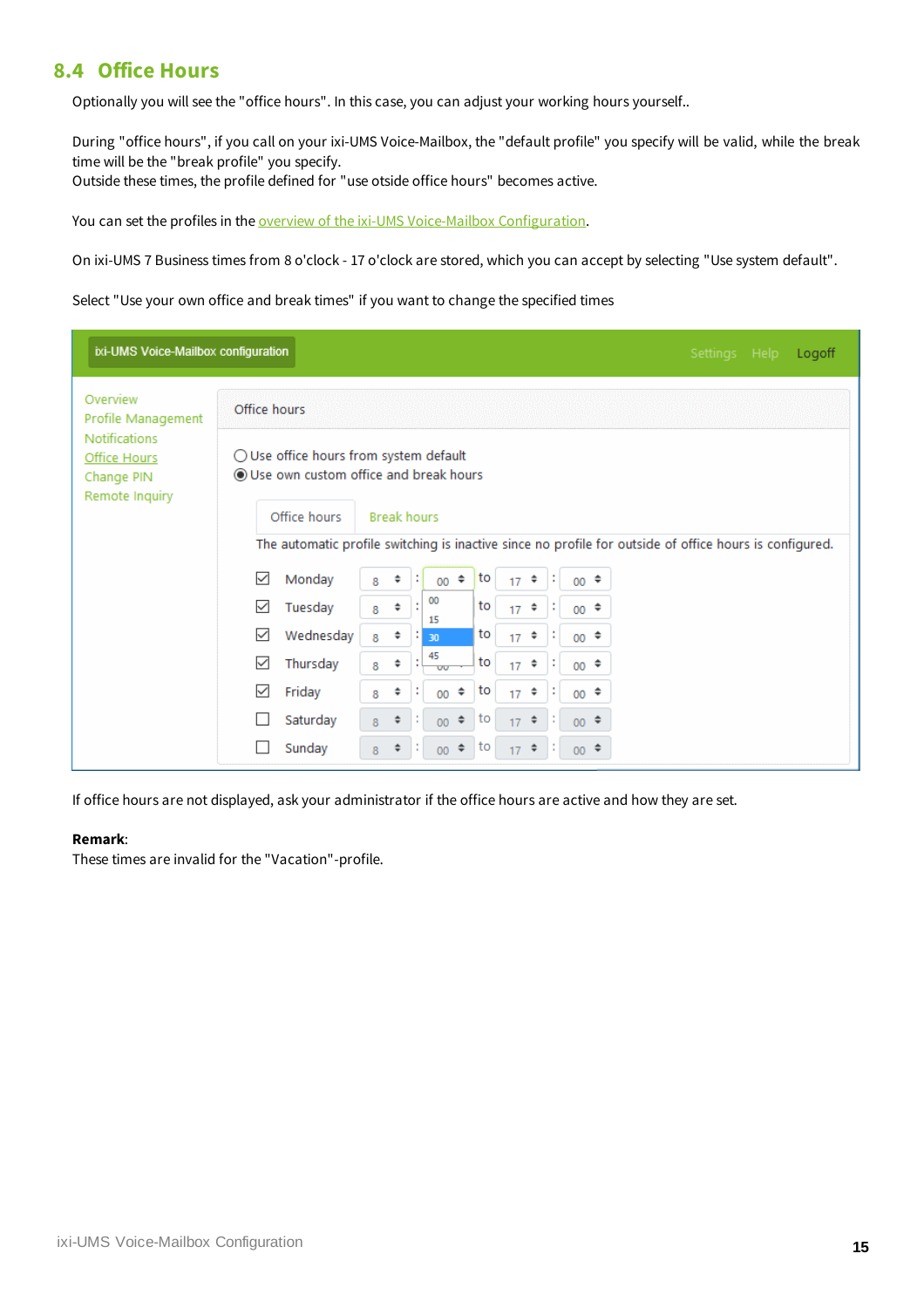### <span id="page-16-0"></span>**8.5 Change PIN**

Wenn Sie das erste Mal einen Anruf auf Ihrer ixi-UMS Voice-Mailbox - Ihrem "Anrufbeantworter" - bekommen, erhalten Sie eine E-Mail mit der für Sie automatisch generierten gültigen PIN. In this menu, you can change your PIN easily and quickly.

| ixi-UMS Voice-Mailbox configuration                                                                    |                                      |                                              |                                                                              | Settings Help | Logoff |
|--------------------------------------------------------------------------------------------------------|--------------------------------------|----------------------------------------------|------------------------------------------------------------------------------|---------------|--------|
| Overview<br>Profile Management<br><b>Notifications</b><br>Office Hours<br>Change PIN<br>Remote Inquiry | Change PIN<br>New PIN<br>Confirm PIN | The PIN must have at least 5 digits.<br><br> | Change the PIN that is used for logon to your voice-mailbox using telephone. |               | Save   |

### <span id="page-16-1"></span>**8.6 Remote Inquiry**

This optional configuration depends on the mail server you are using and is only available if you are authorized to access your messages through the phone.

In order to be able to listen to your messages by telephone, the registration data must be stored for access to your mailbox.

Depending on the mailserver and the user database, you must enter your login name and/or password for logon to the mailserver.

| ixi-UMS Voice-Mailbox configuration                                                  |                                                                               | Settings Help  | Logoff |
|--------------------------------------------------------------------------------------|-------------------------------------------------------------------------------|----------------|--------|
| Overview<br>Profile Management<br><b>Notifications</b><br>Office Hours<br>Change PIN | Mailbox access<br>Please enter the login name for your mailbox.<br>Login name |                |        |
| Remote Inquiry                                                                       | Please enter the password for your mailbox.<br>Password                       | Reset settings | Save   |

"**Reset settings**" will delete your password in ixi-UMS Business system and the default settings stored on the ixi-UMS Business will be valid.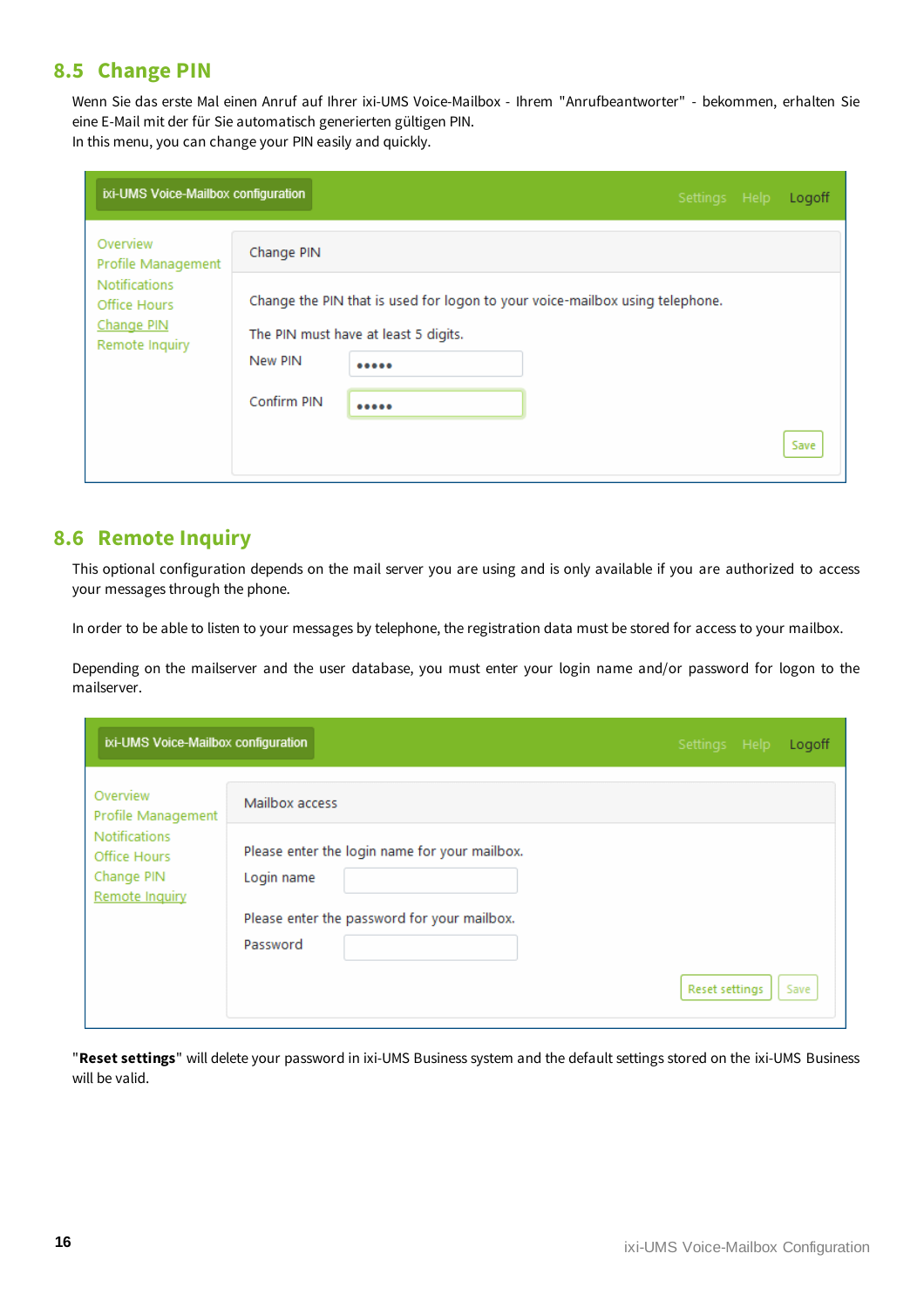# <span id="page-17-0"></span>**8.7 Important note**

### **Announcements and recordings**

Please observe the following instructions for recording or creating your greeting:

- 1. The ixi-UMS Voice-Mailbox is controlled through DTMF sequences. Therefore you can only retrieve messages from a DTMF enabled telephone
- 2. If you use a hands-free telephone, you may encounter the effect that options in the ixi-UMS Voice-Mailbox menus are chosen arbitrarily without interaction from your side. The reason for this effect is that some tones in the announcement or menu voice are detected as DTMF. Turn down the volume of the phone or use the handset to avoid this problem.
- 3. The system can be set up at the server in a way that a global announcement valid for all the users is used. In this case, you can deposit your own announcement; however, this announcement might not be played. Please ask your administrator.
- 4. You can load existing announcements as a wav file into your ixi-UMS Voice-Mailbox. These announcements must be recorded with ixi-UMS Business or be in one of the following formats:

#### **Variant 1:**

G.711 (u-law oder a-law) 1 Kanal (Mono) Sampling Rate 8 KHz Bits per sample: 8 Bit

**Variant 2**:

PCM 1 Kanal (Mono) Sampling Rate: 8 KHz Bits per sample: 16 Bit